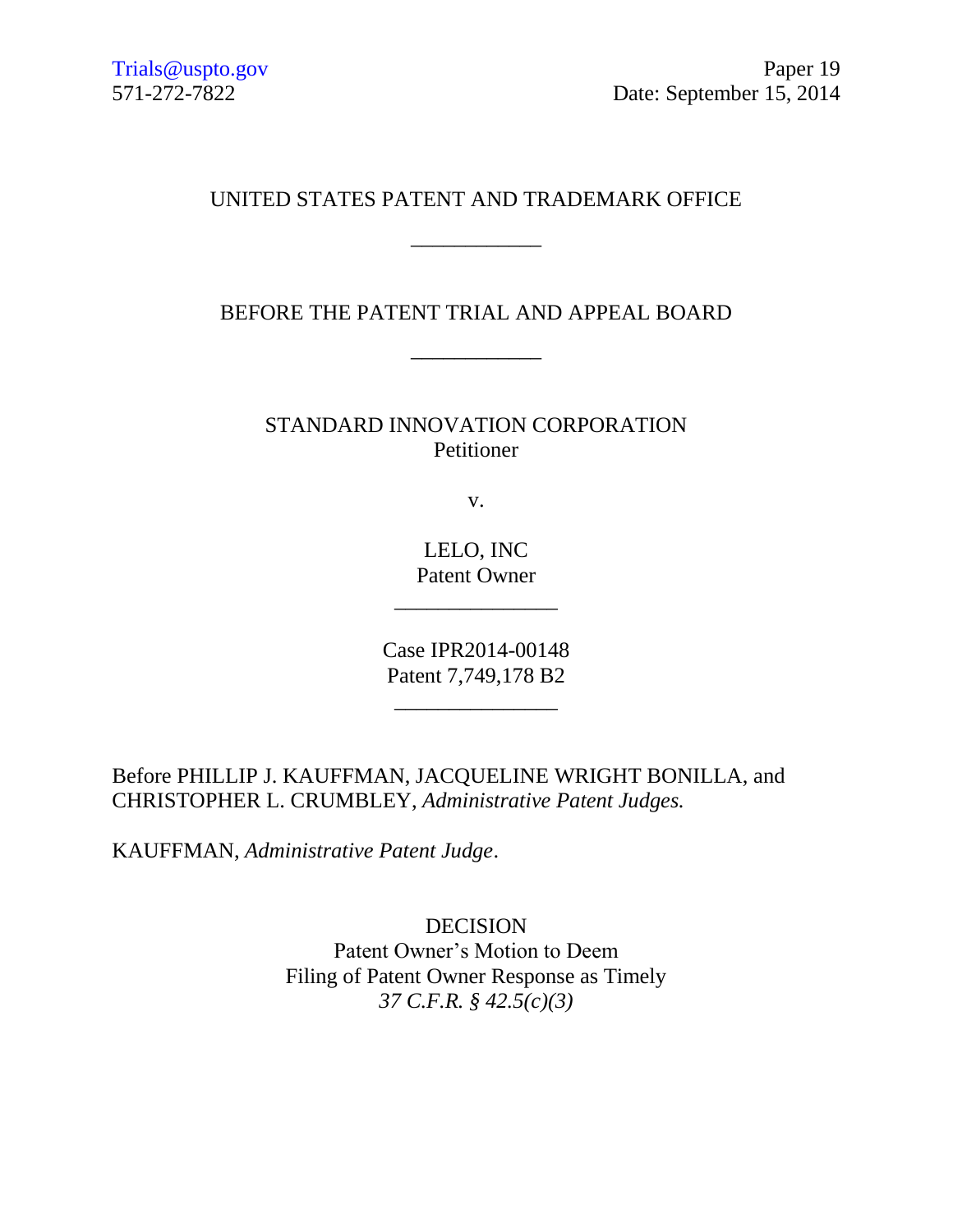#### IPR2014-00148 Patent 7,749,178 B2

On September 2, 2014, Patent Owner, Lelo, Inc., filed a motion to deem the Patent Owner's Response to the Petition (Paper 12, "the Response") to be timely filed (Paper 14, "Mot."). Petitioner, Standard Innovation Corporation, opposes that motion, asking that the Response be expunged (Paper 15, "Opp."). Alternatively, should the Board grant Patent Owner's motion, Petitioner asks that Due Date 2 be changed from October 22, 2014, to November 12, 2014. *Id*. For the reasons stated below, Patent Owner's motion is *granted*.

In support of its motion, Patent Owner provides the Declaration of Ms. Betti J. Walrod, the person responsible for filing the Response. Ex. 2022. Ms. Walrod asserts that she began filing the Patent Owner Response on August 18, 2014, at 11:45 p.m. Eastern Daylight Time (EDT), and due to "technical difficulties" presented by the Patent Review Processing System (PRPS), was unable to complete filing the Response until August 19, 2014, at 12:31 a.m. EDT. Ex. 2022 ¶¶ 1-19; *see also* Mot. 1-2 (summarizing Ms. Walrod's efforts). The Response was due by Due Date 1 of August 18, 2014 (Paper 10 at 2), and consequently, the Response was 31 minutes late.

Petitioner contends that the delay in filing was caused by avoidable delay and user error, and further contends that Patent Owner has not presented evidence of PRPS presenting technical difficulties. Opp. 1-4.

A late action will be excused either on a showing of good cause or upon a Board decision that consideration on the merits would be in the interests of justice. 37 C.F.R. § 42.5(c)(3). This rule must be construed to secure the just, speedy, and inexpensive resolution of every proceeding. 37 C.F.R. § 42.1(b). We consider the timeliness of the Response in the context that Due Date 1 is not a statutory deadline; rather, it is an intermediate deadline that may be changed by agreement of the parties.

2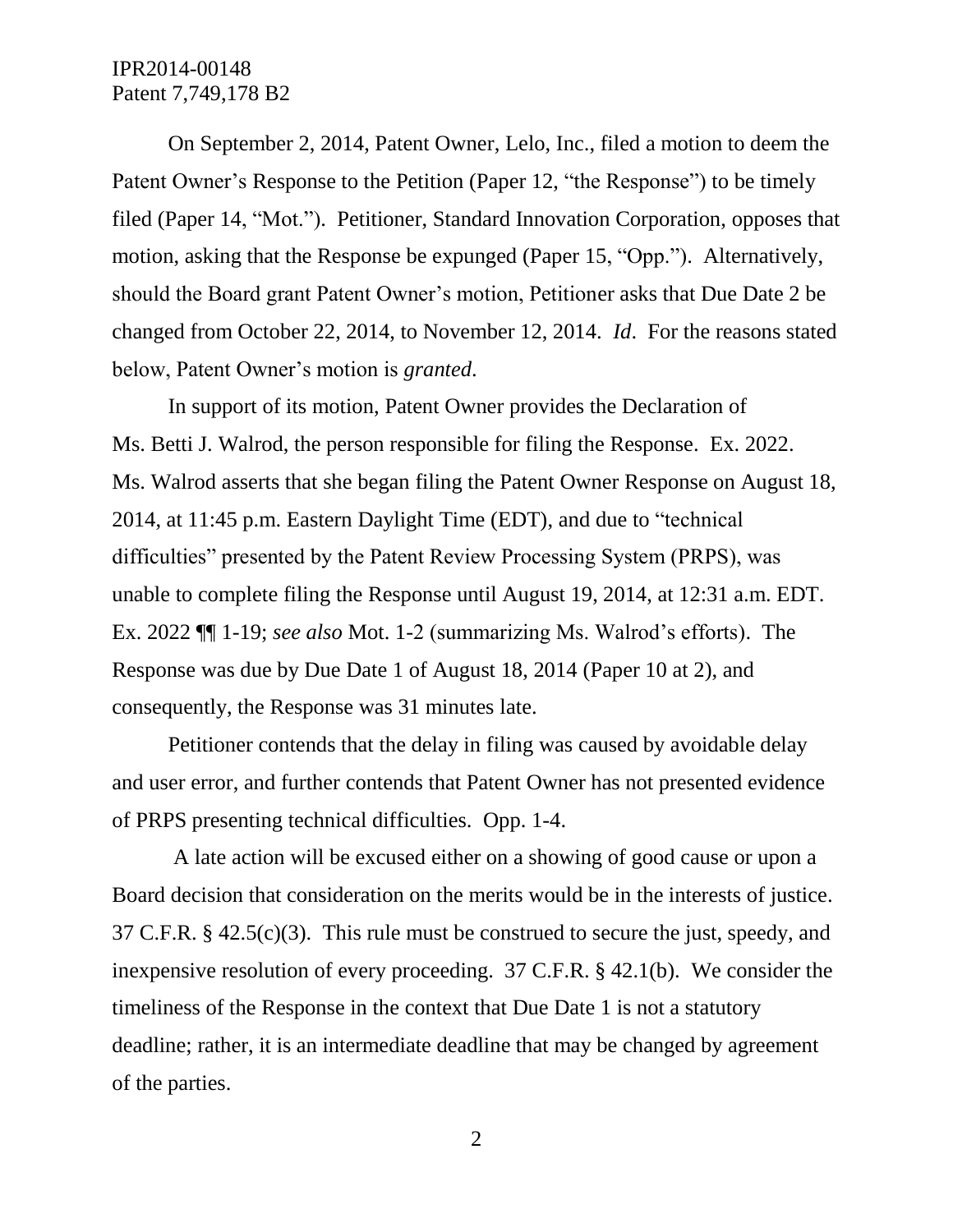### IPR2014-00148 Patent 7,749,178 B2

Weighing the prejudice to Petitioner of the 31 minute delay against the prejudice to Patent Owner of not considering the Response, we determine that it would be in the interests of justice to excuse Patent Owner's late action. To prevent any potential prejudice to Petitioner caused by the 31 minute filing delay, we shall also extend Due Date 2 by a day. The remainder of the schedule is unchanged.

We note that Patent Owner began the  $10$  minute process<sup>1</sup> of uploading the Response at 15 minutes prior to the deadline. Although we are mindful that filings will at times be made close to the deadline, the amount to time allotted here was less than ideal because it did not permit for any difficulties. Patent Owner is reminded of the duty to make a good faith effort to meet deadlines. *See* 37 C.F.R. §§ 42.5(c)(3), 42.11, 42.12.

In light of the foregoing, it is hereby

ORDERED that, Patent Owner's motion to deem the Response timely filed is granted;

ORDERED that Due Date 2 is changed as follows:

 $\overline{a}$ 

FURTHER ORDERED that DUE DATES 3-7 remain as follows: DUE DATE 3 .................................................................. November 19, 2014 DUE DATE 4 ..................................................................... December 3, 2014 DUE DATE 5 ................................................................... December 12, 2014 DUE DATE 6 ................................................................... December 19, 2014

DUE DATE 7 ......................................................................... January 9, 2015.

<sup>&</sup>lt;sup>1</sup> See Ex. 2022 ¶ 20 (stating that once properly logged in, the upload took under ten minutes).